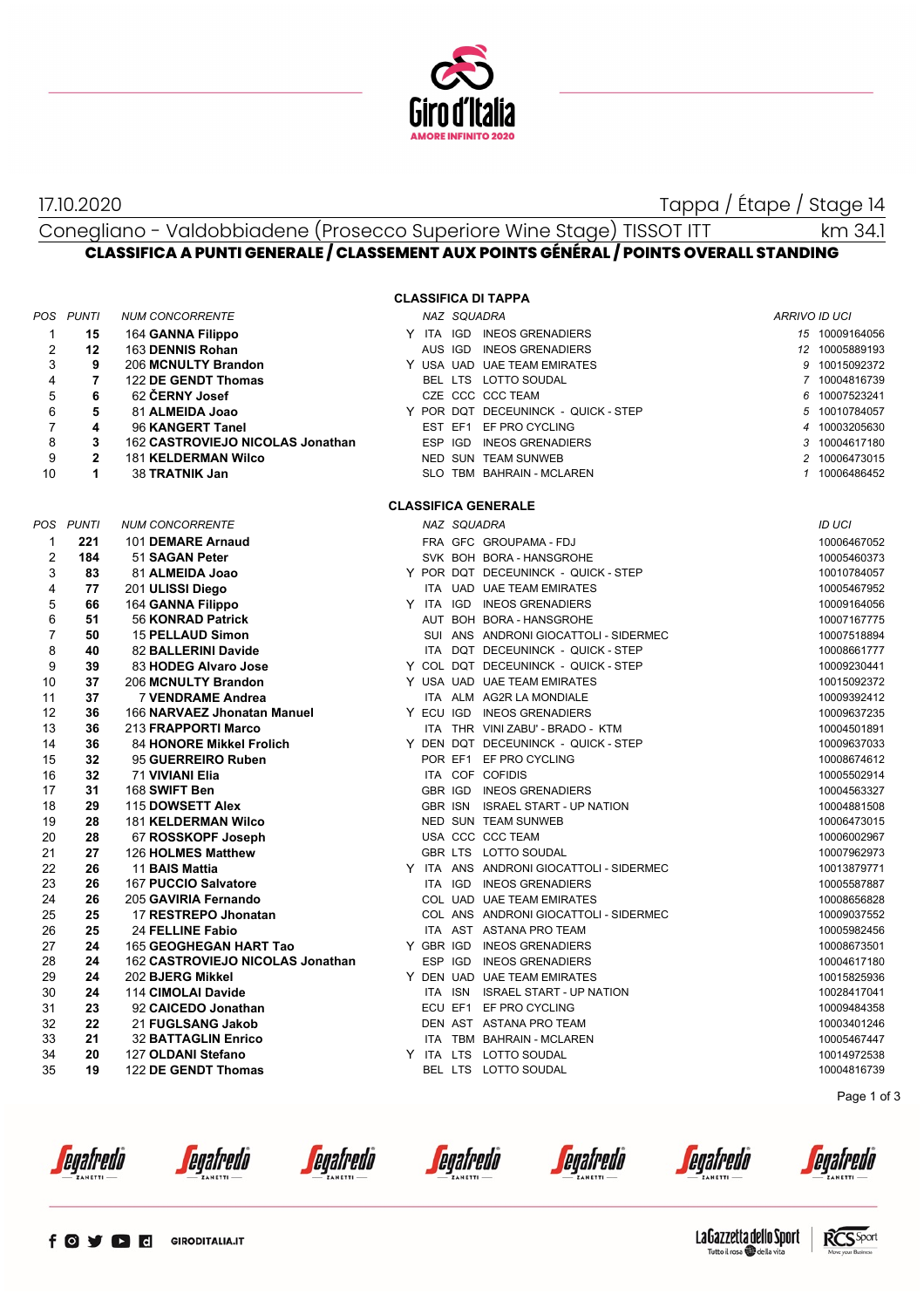

17.10.2020 Tappa / Étape / Stage 14

## Conegliano - Valdobbiadene (Prosecco Superiore Wine Stage) TISSOT ITT **CLASSIFICA A PUNTI GENERALE / CLASSEMENT AUX POINTS GÉNÉRAL / POINTS OVERALL STANDING** km 34.1

## **CLASSIFICA GENERALE**

|    | POS PUNTI      | <b>NUM CONCORRENTE</b>              |            | NAZ SQUADRA |                                         | ID UCI      |
|----|----------------|-------------------------------------|------------|-------------|-----------------------------------------|-------------|
| 36 | 18             | 185 HINDLEY Jai                     |            |             | Y AUS SUN TEAM SUNWEB                   | 10010982909 |
| 37 | 18             | <b>36 PADUN Mark</b>                |            |             | Y UKR TBM BAHRAIN - MCLAREN             | 10010096569 |
| 38 | 18             | <b>72 CONSONNI Simone</b>           |            |             | ITA COF COFIDIS                         | 10007890730 |
| 39 | 18             | 207 MOLANO BENAVIDES Juan Sebastian |            |             | COL UAD UAE TEAM EMIRATES               | 10008971268 |
| 40 | 17             | <b>128 VANHOUCKE Harm</b>           |            |             | Y BEL LTS LOTTO SOUDAL                  | 10014276865 |
| 41 | 17             | 93 CLARKE Simon                     |            |             | AUS EF1 EF PRO CYCLING                  | 10003032949 |
| 42 | 17             | <b>43 FIORELLI Filippo</b>          |            |             | ITA BCF BARDIANI CSF FAIZANE'           | 10010643207 |
| 43 | 16             | 211 VISCONTI Giovanni               |            |             | ITA THR VINI ZABU' - BRADO - KTM        | 10003105600 |
| 44 | 15             | 191 NIBALI Vincenzo                 |            |             | ITA TFS TREK - SEGAFREDO                | 10002837838 |
| 45 | 15             | <b>16 RAVANELLI Simone</b>          |            |             | Y ITA ANS ANDRONI GIOCATTOLI - SIDERMEC | 10010086970 |
| 46 | 15             | 62 CERNY Josef                      |            |             | CZE CCC CCC TEAM                        | 10007523241 |
| 47 | 14             | <b>46 ROMANO Francesco</b>          |            |             | Y ITA BCF BARDIANI CSF FAIZANE'         | 10011133863 |
| 48 | 14             | 33 BILBAO Pello                     |            |             | ESP TBM BAHRAIN - MCLAREN               | 10007609228 |
| 49 | 14             | 118 ZABEL Rick                      |            |             | GER ISN ISRAEL START - UP NATION        | 10007506366 |
| 50 | 13             | 57 MAJKA Rafal                      |            |             | POL BOH BORA - HANSGROHE                | 10005380450 |
| 51 | 12             | 18 RUMAC Josip                      |            |             | CRO ANS ANDRONI GIOCATTOLI - SIDERMEC   | 10007822729 |
| 52 | 12             | 145 SAMITIER Sergio                 | Y ESP      |             | MOV MOVISTAR TEAM                       | 10015982954 |
| 53 | 12             | 163 DENNIS Rohan                    |            |             | AUS IGD INEOS GRENADIERS                | 10005889193 |
| 54 | 12             | 182 DENZ Nico                       |            |             | <b>GER SUN TEAM SUNWEB</b>              | 10008669659 |
| 55 | 11             | 47 TONELLI Alessandro               |            |             | ITA BCF BARDIANI CSF FAIZANE'           | 10007527786 |
| 56 | 10             | 112 BRANDLE Matthias                |            |             | AUT ISN ISRAEL START - UP NATION        | 10005391564 |
| 57 | 8              | 196 MOSCA Jacopo                    |            |             | ITA TFS TREK - SEGAFREDO                | 10007733914 |
| 58 | 8              | 154 O'CONNOR Ben                    |            |             | Y AUS NTT NTT PRO CYCLING               | 10009780513 |
| 59 | 8              | 218 ZARDINI Edoardo                 |            |             | ITA THR VINI ZABU' - BRADO - KTM        | 10005658114 |
| 60 | 8              | 214 ROTA Lorenzo                    |            |             | Y ITA THR VINI ZABU' - BRADO - KTM      | 10009393523 |
| 61 | 8              | 52 BENEDETTI Cesare                 | <b>ITA</b> |             | BOH BORA - HANSGROHE                    | 10004694073 |
| 62 | 8              | 44 LONARDI Giovanni                 |            |             | Y ITA BCF BARDIANI CSF FAIZANE'         | 10014704978 |
| 63 | $\overline{7}$ | 102 FRANKINY Kilian                 |            |             | SUI GFC GROUPAMA - FDJ                  | 10008672790 |
| 64 | 6              | 8 WARBASSE Lawrence                 |            |             | USA ALM AG2R LA MONDIALE                | 10006003270 |
| 65 | 6              | 124 HAGEN Carl Fredrik              |            |             | NOR LTS LOTTO SOUDAL                    | 10088502578 |
| 66 | 6              | 216 VAN EMPEL Etienne               |            |             | NED THR VINI ZABU' - BRADO - KTM        | 10008653592 |
| 67 | 6              | 141 CARRETERO Hector                |            |             | Y ESP MOV MOVISTAR TEAM                 | 10015833818 |
| 68 | 6              | 48 ZANA Filippo                     |            |             | Y ITA BCF BARDIANI CSF FAIZANE'         | 10015829370 |
| 69 | 6              | 64 GRADEK Kamil                     |            |             | POL CCC CCC TEAM                        | 10005750262 |
| 70 | 5              | 146 SEPULVEDA Eduardo               |            |             | ARG MOV MOVISTAR TEAM                   | 10006564860 |
| 71 | 5              | 38 TRATNIK Jan                      |            |             | SLO TBM BAHRAIN - MCLAREN               | 10006486452 |
| 72 | 5              | <b>3 BOUCHARD Geoffrey</b>          |            |             | FRA ALM AG2R LA MONDIALE                | 10011942704 |
| 73 | 5              | <b>152 CAMPENAERTS Victor</b>       |            |             | BEL NTT NTT PRO CYCLING                 | 10008913371 |
| 74 | 5              | 98 WHELAN James                     |            |             | Y AUS EF1 EF PRO CYCLING                | 10046251200 |
| 75 | 5              | <b>45 MAZZUCCO Fabio</b>            |            |             | Y ITA BCF BARDIANI CSF FAIZANE'         | 10015827451 |
| 76 | 4              | 155 POZZOVIVO Domenico              |            |             | ITA NTT NTT PRO CYCLING                 | 10002692540 |
| 77 | 4              | 96 KANGERT Tanel                    |            |             | EST EF1 EF PRO CYCLING                  | 10003205630 |
| 78 | 4              | 148 VILLELLA Davide                 |            |             | ITA MOV MOVISTAR TEAM                   | 10008700880 |
| 79 | 4              | 121 ARMEE Sander                    |            |             | BEL LTS LOTTO SOUDAL                    | 10005708533 |
| 80 | 4              | 156 SOBRERO Matteo                  |            |             | Y ITA NTT NTT PRO CYCLING               | 10009976836 |
| 81 | 4              | 73 EDET Nicolas                     |            |             | FRA COF COFIDIS                         | 10006144831 |
| 82 | 4              | 103 GUARNIERI Jacopo                |            |             | ITA GFC GROUPAMA - FDJ                  | 10003284543 |
| 83 | 3              | 142 CATALDO Dario                   |            |             | ITA MOV MOVISTAR TEAM                   | 10003092765 |

Page 2 of 3

*<u>egafredò</u>* 

egafredò

*<u>egafredò</u>* 

*<u>egafredo</u>* 

*<u>egafredo</u>* 

*<u>egafredo</u>* 

egafredo